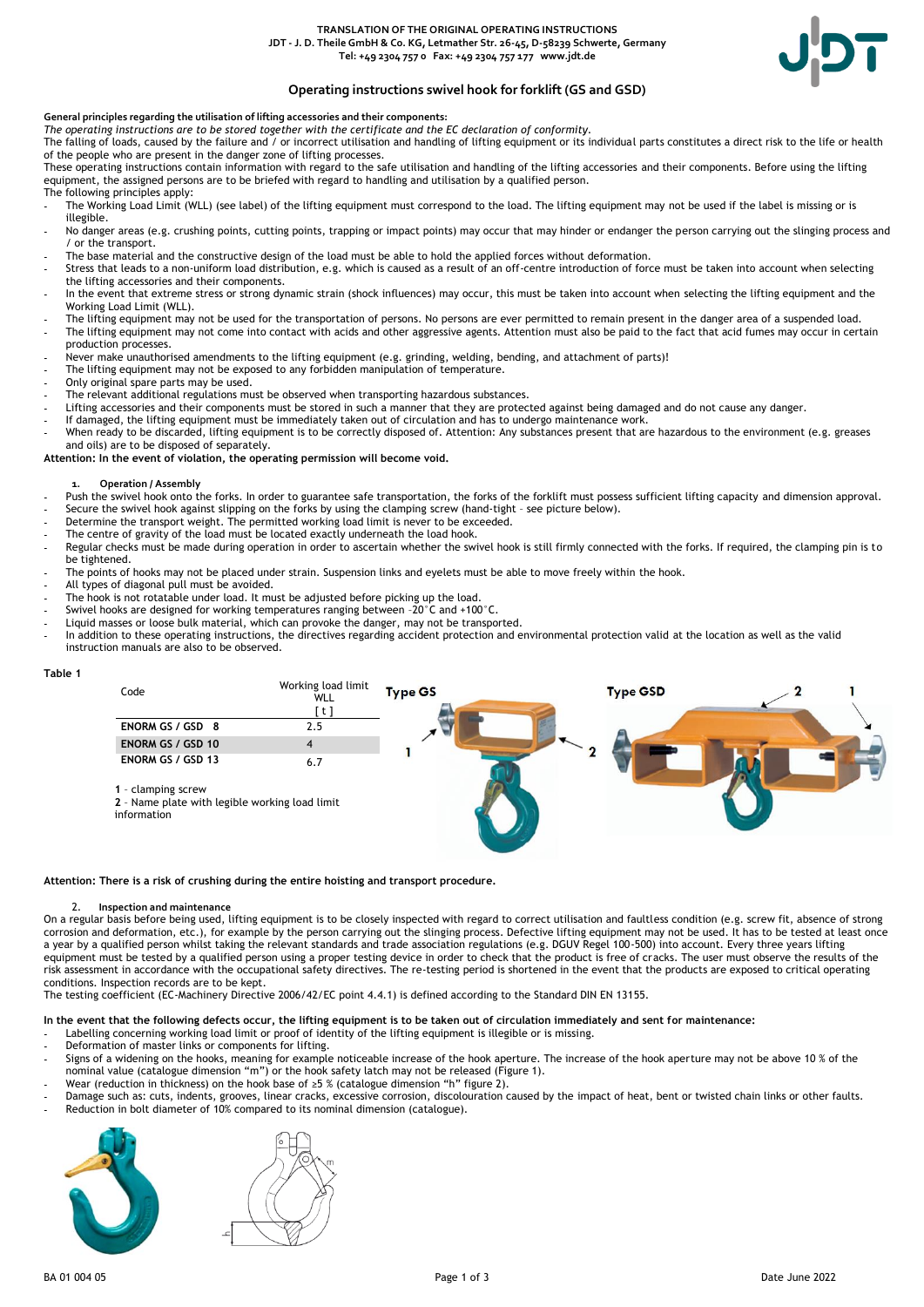**TRANSLATION OF THE ORIGINAL OPERATING INSTRUCTIONS JDT - J. D. Theile GmbH & Co. KG, Letmather Str. 26-45, D-58239 Schwerte, Germany Tel: +49 2304 757 0 Fax: +49 2304 757 177 www.jdt.de**



Fig. 1 Fig. 2

# **3. Maintenance**

The maintenance must be carried out by an expert. Components that are ready to be discarded must be replaced. In the event that bolts have to be replace, only new original bolts and safety elements may be used.

**4. Documentation**  Records of regular testing (Point 5) and maintenance (Point 6) are to be documented. JDT offers professional support with this work as well as the >SERVICE< PC program that electronically captures and manages the lifting equipment.



Translation of the original operating instructions In case of doubts or misunderstanding, the German version of the document is decisive.